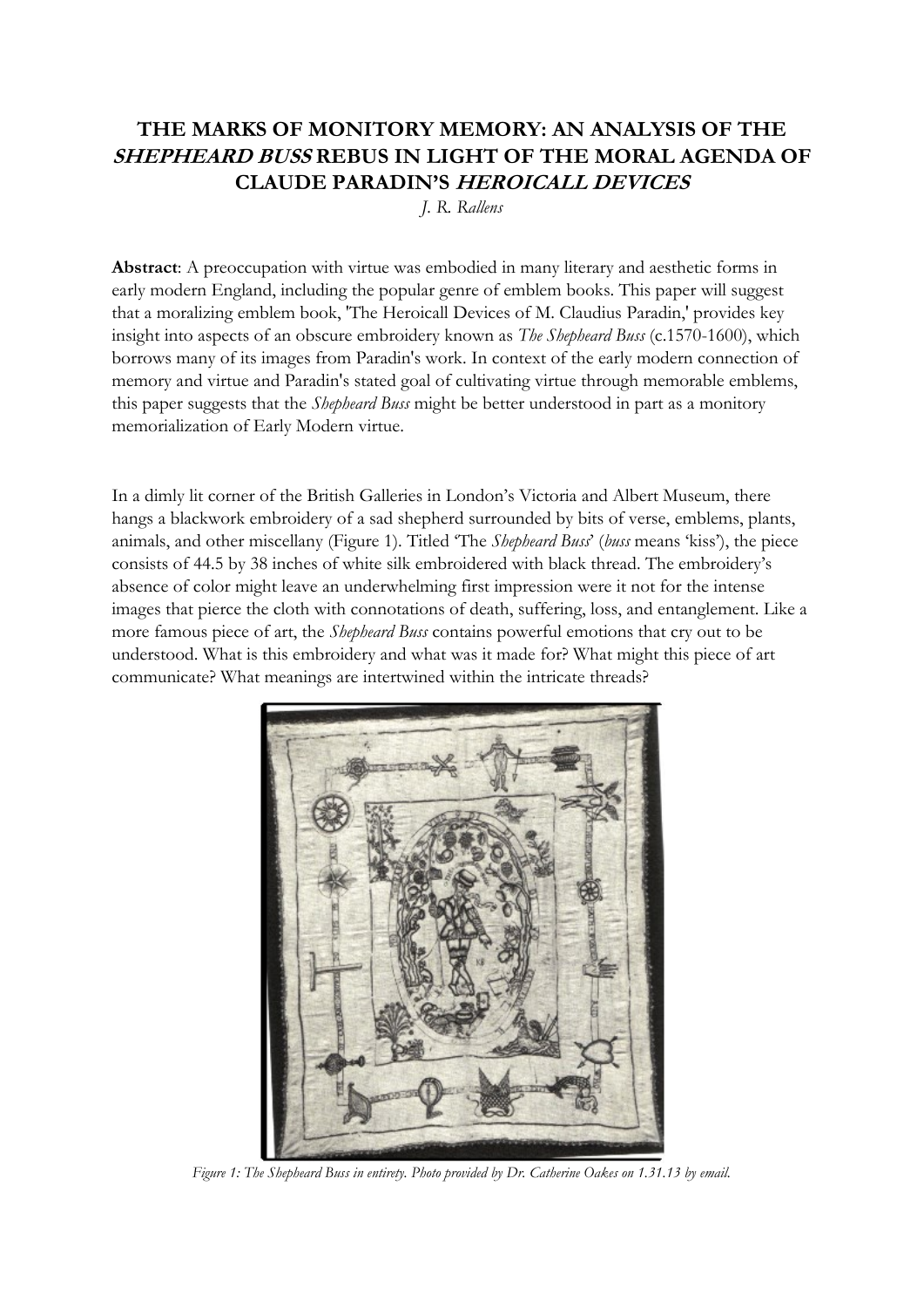#### 214 VIDES 2014

Unfortunately the museum's information about the *Shepheard Buss*—including display labels, website, archives,<sup>1</sup> and personal knowledge of curators<sup>2</sup> and archivists<sup>3</sup>—is very limited. The embroidery's gallery note merely states that it depicts 'an Elizabethan shepherd mourning his lost lover.'<sup>4</sup> In a similar vein, the *Buss*'s collection record contains more speculation than information: the embroidery is thought to be 'characteristic Elizabethan blackwork,' possibly a cupboard cloth or wall hanging, possibly 'a very personal piece, since the sorrows of the 'shepherd are emphasised repeatedly in numerous forms of words, rebuses (images representing words) and emblems,' seems to depict mourning and romantic loss, and was probably created between 1570 and 1600. This unhelpful description concludes with the apology that 'the subject has never been satisfactorily explained.<sup>5</sup>

Many facts of this description are shaky at best: for instance, this piece is hardly 'characteristic Elizabethan blackwork<sup>16</sup> and its dependence on Paradin dates it after 1591 at the earliest.<sup>7</sup> It is also somewhat doubtful that the *Buss* is primarily meant to be a depiction of romantic loss: while it is true that many of the emblems have mournful connotations and two emblems do have connotations of romantic love (Cupid and the pierced heart), as shall be seen, most of the emblems have far stronger connotations of melancholy and morality (or even piety) than romantic or sexual love. Outside the museum's information, very little can be found about the Shepherd *Buss*: it has received almost no scholarly attention other than being mentioned by a handful of articles in relationship to other artifacts or arguments. Even combing the Internet reveals little; there are no clues as to what exactly the *Shepheard Buss* is, let alone what it might be *about.*

This void of information about who embroidered the *Buss*, what it is, its intended use, its subject, and its potential meanings make it difficult to find a starting place for deeper analysis of the shepherd and the images and words which surround him—all of which are clearly meant to be read symbolically rather than literally. The shepherd himself is no help with the interpretive problem because shepherds in late medieval and early modern England were symbolism's blank canvases, standing in for undercover poets, astronomers, lovers, political figures, and clergymen—to name but a few.<sup>8</sup> The only thing that can be accurately assumed is that the shepherd in the embroidery is most likely not an actual shepherd but some other figure in 'disguise." In the midst of all this uncertainty, one possible key to the enigma of this embroidery is Claude Paradin's emblem book titled 'Heroicall Devices,' the one verifiably traceable source for some of the elements in the *Shepheard Buss*. <sup>10</sup> This paper will examine the embroidery's rebus in light of its connections with Paradin.

-

<sup>6</sup> Mary Gostelow, *Blackwork* (New York: Van Nostrand Reinhold, 1977).

<sup>1</sup> Clare Browne, 'Shepherd Buss', 20 February 2014. In her email, Clare Browne, the present curator of the embroidery notes that the Archives contains no additional information other than the fact that the *Buss* was purchased for 50 pounds from two women in 1953 and that the original curator and conservator has since retired from the museum.

<sup>2</sup> Browne.

<sup>&</sup>lt;sup>3</sup> James Sutton, 'RT14807 Response to Your Research Enquiries Question', 28 March 2014.

<sup>4</sup> '#13 *"The Shepheard Buss."'* T.219-1953. Gallery notes, *Birth, Marriage, and Death* in *Elizabethan Taste*. Victoria and Albert Museum. February 2014.

<sup>5</sup> Victoria and Albert Museum, 'Shepheard Buss Museum Record'

<sup>&</sup>lt;http://collections.vam.ac.uk/item/O78790/shepheard-buss-picture-unknown/>.

<sup>7</sup> The date when 'Heroicall Devices' was translated into English.

<sup>8</sup> R.S. Bear, 'Introduction to Edmund Spenser's The Shepheardes Calender', in *The Shepheardes Calender* (The

University of Oregon, Oregon) <http://darkwing.uoregon.edu/~rbear/shintro.html>.

<sup>9</sup> Bear.

<sup>10</sup> Patricia Wardle, *Guide to English Embroidery.* (London: HMSO, 1970), p. 12.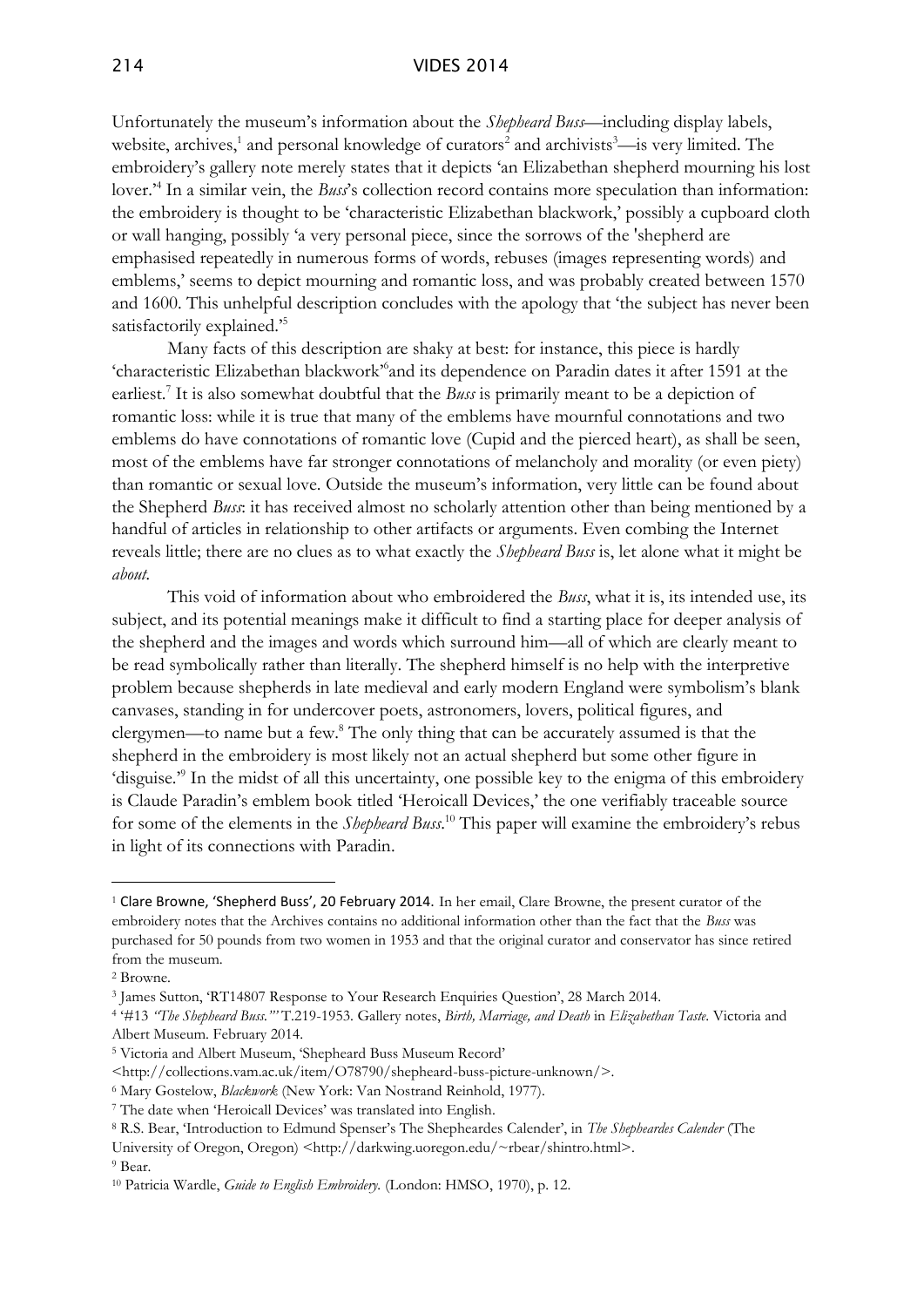## *J. R. Rallens* 215

Claude Paradin's emblem book is most likely the source of all but four emblems in the embroidery. Many emblems in the *Buss* are so exactly Paradin's that it seems certain that the embroiderer had access to *The Heroicall Devices.* In his opening letter to Theodot of Marze, Paradin explicitly states that the mission of his emblems is 'to stir up diverse men to the apprehension and love of virtue.'<sup>11</sup> Emblems, he continues, are able to cultivate virtue because they provide 'an express pattern and image of virtue,' thus engraving in his readers a 'perpetual memory' of these images when just the principle or idea of virtue would easily 'decay or be forgotten.'<sup>12</sup>

Somehow, Paradin believes, his book will nurture virtue in the person who studies it; this book, almost like an icon, sacred text, or relic, will have a transforming *moral* effect on the person using it. 'The profit and commodity that is reaped from [these emblems] is not to be held in little regard or estimation, foreasmuch as by the use of them vexations both of body and mind (which are otherwise intolerable) are easily mollified and assuaged.'<sup>13</sup>

Paradin is not unique in his belief that emblems exert powerful moral influence on the readers of emblem books. Many authors of emblem books and devotional literature such as Jan Van der Noot,<sup>14</sup> Henry Hawkins,<sup>15</sup> John Brinsley,<sup>16</sup> Daniel Featley,<sup>17</sup> Hugh Plat,<sup>18</sup> and the author of *Ashrea<sup>19</sup>* (to name but a few) share Paradin's belief that the purpose of emblems is—at least in part—to cultivate virtue.<sup>20</sup> Emblem writers also seem to share the understanding that emblems impart virtue by means of the memory,<sup>21</sup> a faculty which was generally thought to be an essential component of morality since the early middle ages.<sup>22</sup> As Paradin writes in his opening letter, it is because emblems are 'an express pattern and image of virtue' that they 'hereby continued a perpetual memory of the same.'<sup>23</sup> Paradin's use of mnemonic narrative images to instill virtue in

-

<sup>23</sup> Paradin, p. 2.

<sup>11</sup> Claudius Paradin, *The Heroicall Deuises of M. Claudius Paradin Canon of Beauieu. Whereunto Are Added the Lord Gabriel Symeons and Others. Translated Out of Latin into English by P.S.*, p. 2

<sup>&</sup>lt;http://eebo.chadwyck.com/search/full\_rec?SOURCE=config.cfg&ACTION=ByID&ID=99854716&ECCO=u ndefined>.

<sup>12</sup> Paradin, p. 2.

<sup>13</sup> Paradin, p. 2.

<sup>14</sup> Jan van der Noot, *A Theatre for Voluptuous Worldlings, 1569.* (New York, 1936).

<sup>15</sup> Henry Hawkins, *Partheneia Sacra. Or The Mysterious and Delicious Garden of the Sacred Parthenes; : Symbolically Set Forth and Enriched with Pious Deuises and Emblemes for the Entertainement of Deuout Soules; Contriued Al to the Honour of the Incomparable Virgin Marie Mother of God; for the Pleasure and Deuotion Especially of the Parthenian Sodalitie of Her Immaculate Conception.* (Rouen: Printed by Iohn Cousturier, 1633).

<sup>16</sup> John Brinsley, *Two Treatises. I. Three Sacred Emblems ... Ii. Tears for Jerusalem, or, The Compassionate Lamentation of a Tender-hearted Saviour over a Rebellious and Obdurate People.* (Lond, 1656); John Brinsley, *The Mystical Brasen Serpent: With the Magnetical Vertue Thereof. Or, Christ Exalted Upon the Cross, with the Blessed End and Fruit of That His Exaltation ... : In Two Treatises ... : Whereunto Is Added a Treatise of the Saints Joint-membership ...* (London Printed by Thomas Maxey for Ralph Smith , Printed for Ralph Smith, 1653).

<sup>17</sup> Daniel Featley, *Clavis Mystica: : a Key Opening Divers Difficult and Mysterious Texts of Holy Scripture; Handled in Seventy Sermons, Preached at Solemn and Most Celebrious Assemblies, Upon Speciall Occasions, in England and France.* (London,:

Printed by RobertYoungfor Nicolas Bourne, at the south entrance of the royall Exchange,, 1636), pp. 498–536. <sup>18</sup> Hugh Plat, *The Jewell House of Art and Nature* (Amsterdam: Theatrum Orbis Terrarum ; Norwood, NJ, 1979).

<sup>19</sup> E. M, *Ashrea, or, The Grove of Beatitudes, Represented in Emblemes [signed E.M.].* (Lond, 1665).

<sup>20</sup> Rosemary Freeman, *English Emblem Books.* (New York: Octagon Books, 1966), pp. 198–210.

<sup>21</sup> William E Engel, 'Mnemonic Emblems in the Humanist Discourses of Knowledge', in *Aspects of Renaissance and Baroque Symbol Theory 1500-1700*, ed. by Peter M Daly and John Manning, pp. 125–142 (p. 1).

<sup>22</sup> Mary Carruthers, 'Inventional Mnemonics and the Ornaments of Style: The Case of Etymology', *Connotations*, 2 (1992), 103–114 (p. 1).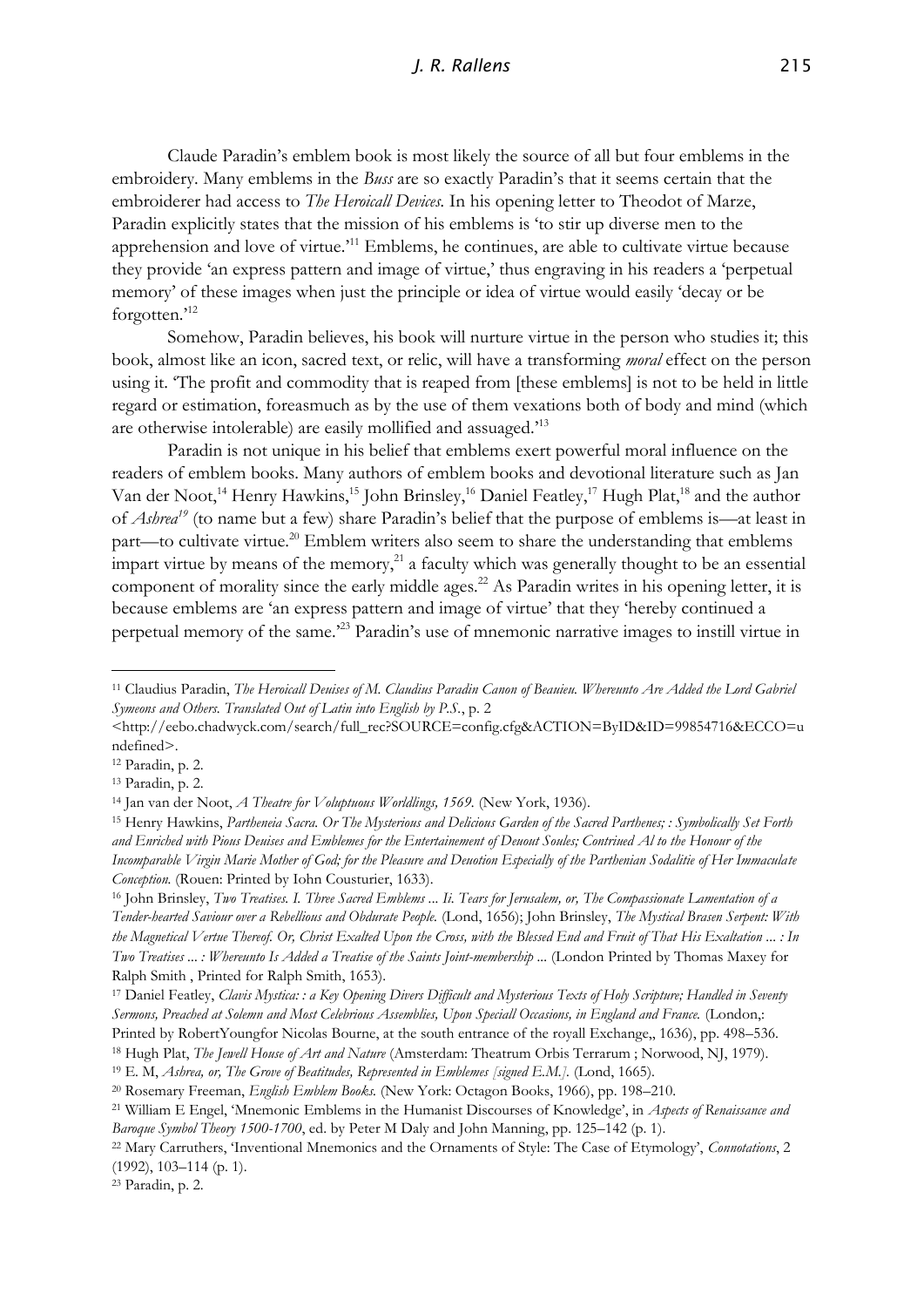his readers stands in a millennia-long tradition that was preoccupied with virtue and the relationship between memory and virtue.<sup>24</sup>

Through examining a host of traditions and texts that use emblems for the purpose of internalizing and memorizing moral, ethical, or pious concepts, Mary Carruthers,<sup>25</sup> Frances Yates,<sup>26</sup> William Engel,<sup>27</sup> and to some degree Rosemary Freeman<sup>28</sup> have shown that, on the whole, early modern art and literature leaned heavily upon emblematic images—via the power of memory— to reveal deep moral truths hidden within the subject matter and internalized through the reader's meditation upon the emblem.<sup>29</sup> This type of memory was considered to have a certain transformative power by which virtue was not only understood but embodied by the person viewing the mnemonic image. Engel names this transformative type of remembering 'monitory memory:' remembering the past in order to be 'admonished' about the future, which would necessarily impact actions and decisions in the present.<sup>30</sup> 'Monitory memory' is perhaps best exemplified by the *momento mori*, a token (usually in the form of a skull) kept or worn to daily remind the owner of his own future death as an admonition to live virtuously in the present.<sup>31</sup> Remembering, training, and stocking (with mnemonic images like emblems) a copious and skilled memory was seen as inherently foundational to being a virtuous person.<sup>32</sup>

The fact that the *Buss* borrows heavily from Paradin's emblem book, which is so explicitly an instance of 'monitory memory'—furnishing mnemonic images for admonition may be a doorway into a better understanding of the Shepheard Buss. In all, eleven of the *Buss*'s twenty emblematic images seem to be copied fairly directly from Paradin: the tortured hand (see Figures 2 and 3), lure, harp, star, sun, wheel, and rose (from the rebus) as well as the four larger emblems inside the rebus. Additionally, the urn, cup, cross, siren, Cupid and death are likely derived at least in part from Paradin. Of the three emblematic images that cannot be definitely traced back to Paradin (the heart, lute, and bones) the heart and bones seem to be the embroiderer's inventions, designed, as we shall see particularly for their roles in the rebus, leaving only the lute with a source originating in another source (most likely Alciato).<sup>33</sup>

-

<sup>30</sup> Engel, *Mapping Mortality*, p. 20.

<sup>24</sup> Frances Amelia Yates, *The Art of Memory* (London: Routledge, 1999), p. 57.

<sup>25</sup> Mary Carruthers, 'Inventional Mnemonics and the Ornaments of Style: The Case of Etymology'; Mary Carruthers, 'Collective Memory and Memoria Rerum: An Architecture for Thinking', in *Grasping the world : the idea of the museum*, by Donald Preziosi and Claire J. Farago (Aldershot: Ashgate, 2004), pp. 112–128; Mary J. (Mary Jean) Carruthers, *The Book of Memory : a Study of Memory in Medieval Culture*, 2nd ed.. (Cambridge: Cambridge University Press, 2008); Mary J. (Mary Jean) Carruthers, *The Craft of Thought : Meditation, Rhetoric, and the Making of Images, 400-1200* (Cambridge: Cambridge University Press, 1998).

<sup>26</sup> Yates.

<sup>27</sup> William E Engel, *Mapping Mortality: The Persistence of Memory and Melancholy in Early Modern England* (Amherst: University of Massachusetts Press, 1995).

<sup>28</sup> Freeman.

<sup>29</sup> Engel, 'Mnemonic Emblems in the Humanist Discourses of Knowledge', p. 6.

<sup>31</sup> Engel, *Mapping Mortality*, p. 20.

<sup>32</sup> Mary J. (Mary Jean) Carruthers, *The Book of Memory*, p. 141.

<sup>33</sup> These seem to come from Andrea Alciati, *A Book of Emblems : the Emblematum Liber in Latin and English* (Jefferson, NC: McFarland & Co, 2004).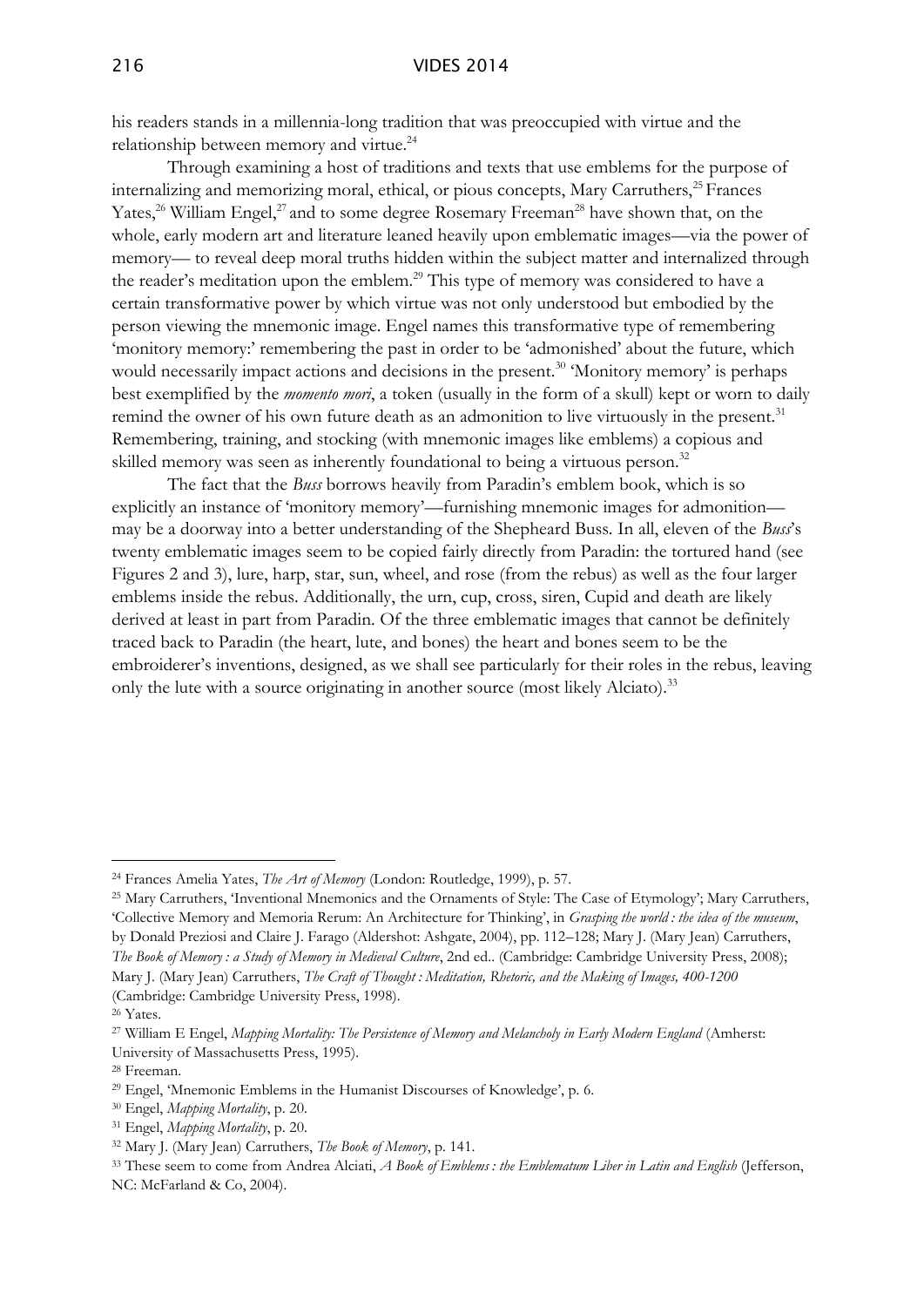

*Figure 2: The tortured 'hand' from The Shepheard Buss.*



*Photograph by author, February 2014. London Figure 3: The tortured hand in Paradin. From page 125 of the EEBO image<sup>34</sup>*

Since most of the *Buss*'s emblems come from Paradin, it is no surprise that most also bear strong characteristics of 'monitory memory' in keeping with Paradin's stated goal of providing memorable images to cultivate virtue. Like traditional examples of the *momento mori*, most of the *Buss*'s emblems have characteristics both of warning and of memory. Firstly, the *Buss*'s rebus contains a real *momento mori* in the middle of the top row (Figure 4). Directly above the shepherd—looking down over his right and left shoulder—are the 'bones' and 'death' emblems. The 'bones' emblem is made of three bones, reminiscent of the common *momento mori* figure minus the skull (which is found on the figure of death, the next emblem in line).<sup>35</sup> A connection seems intended between 'bones,' the figure of 'death,' and the rebus's first emblem, 'Cupid,' which parallels 'death' from the other side of the urn—a little visual inclusio that infuses a spirit of *momento mori* into the whole rebus.<sup>36</sup> 'Death' is the second to last emblem of the rebus when read from beginning to end (see Figure 1), but also precedes 'Cupid' (the first emblem of the rebus when read in order), separated from the love-god only by the urn. The rebus begins, uncharacteristically, in the upper *right* hand corner rather than the left corner, deepening the connection between love and death and reinforcing the mythical blending of the two by hinting that death flows into love as love leads ultimately to death. This mingling of love and death is reinforced by the myth behind the emblems According to the legend, Cupid and death are traveling together, fall asleep, and upon awakening inadvertently pick up arrows belonging to the other.<sup>37</sup> In keeping with this story, in the *Buss* both Cupid and death carry one arrow (in opposite hands) in addition to their weapon of choice (a bow for Cupid and a spade for death), reinforcing the warning that Cupid and death can deliver the same blow. This blow seems to have met its mark in the hand (see Figure 2) and the heart, both of which are pierced with arrows similar to the ones carried by 'love' and 'death.' The heart seems to be an invention of the embroiderer's which is tellingly shot through with two arrows, presumably the one from 'Cupid' and the other from 'death.' The hand (Figure 2) is an exact replicate of a Paradin emblem (Figure

<sup>34</sup> http://eebo.chadwyck.com/search/full\_rec?EeboId=99854716&ACTION=ByID&SOURCE=pgimages .cfg&ID=V20154&FILE=&SEARCHSCREEN=param%28SEARCHSCREEN%29&VID=20154&PAGENO=8 7&ZOOM=100&VIEWPORT=&CENTREPOS=&GOTOPAGENO=&ZOOMLIST=100&ZOOMTEXTBOX =&SEARCHCONFIG=param%28SEARCHCONFIG%29&DISPLAY=param%28DISPLAY%29

<sup>35</sup> The 'bones' emblem cannot be traced to an emblem book and thus seems to be the embroiderers' own creation, tailored for this spot on the rebus in connection with the death emblem; the top two diagonal bones of the emblem are slanted with the same lines as Death's spade and arrow.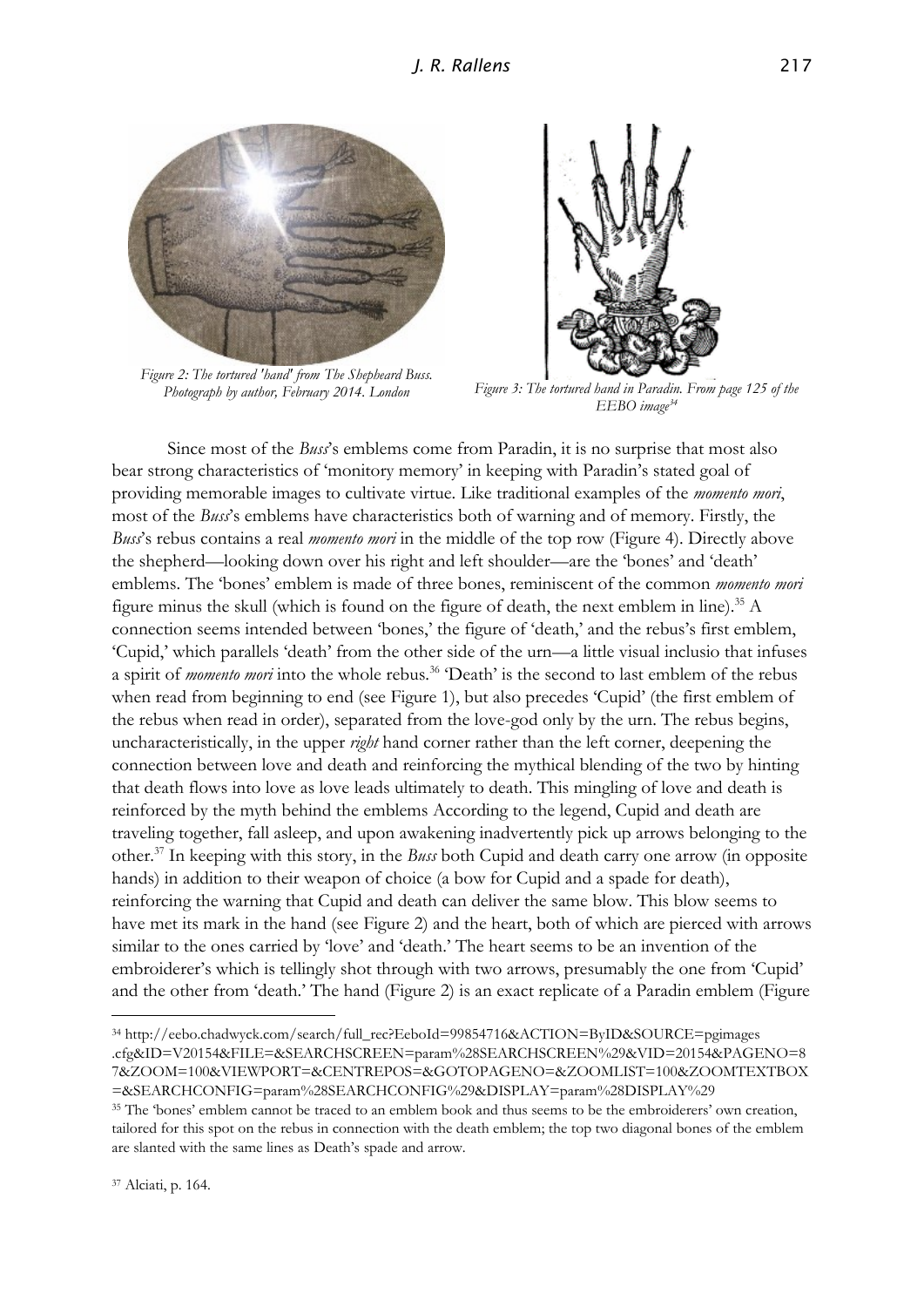#### 218 VIDES 2014

3), with the one exception being that its fingernails are pierced with feathered arrows, like the ones from 'love' and 'death,' rather than the nails or staves originally shown in Paradin.<sup>38</sup> Like death's arrows which spread to other emblems in the rebus, the monitory tone of *momento mori* pierces the rebus which encompasses the whole embroidery.



*Figure 4: The fourth, final, top row of the rebus including the emblems 'rose,' 'bones,' 'death,' 'urn,' and 'Cupid.' Photograph by author, February 2014. London.*

In addition to being pierced with the arrows of death, the hand contains other characteristics of monitory memory. As an image of horrific torture, it is definitely 'monitory': Paradin's gloss links the emblem to the story of women who were tortured to death for being raped—a terrible memory and warning indeed.<sup>39</sup> The hand is also one of the most fundamental symbols of memory arts.<sup>40</sup> Hands were well-known and convenient mnemonic devices in which the palm and five fingers were used as separate stations in locational memory systems.<sup>41</sup> Possibly in part because of their importance as monitory and mnemonic symbols, a high number of hands (ten total) are present in the embroidery and all are engaged in very intense activities, whether clutching dangerous objects or pointing sharply, as the shepherd's left hand is doing.

The *momento mori* tone is continued in many other emblems in the rebus. 'Fortune's wheel' is a symbol commonly associated with both fate and memory.<sup>42</sup> In particular the wheel ('rota') was a universal organizing principle of memory arts; our modern term 'rote memory' derives from this metaphor.<sup>43</sup> Paradin's gloss of this emblem is monitory as well, warning that it is 'very hard' to achieve 'riches and desired happiness.'<sup>44</sup> Likewise the mermaid-woman encapsulates one of the most monitory tales of classical mythology, Homer's tale of Odysseus and the sirens. The siren is one of the most recognizable symbols of danger and warning wherever it appears in literature and arts. Even today the word 'siren' means the blaring noise that warns of impending danger. Similarly, the 'lure' is well known, like the hand, as a metaphor for memory.<sup>45</sup> The lure is also monitory; Paradin's motto warns that 'the world delighteth us with vain hope,' and the gloss explains that 'the sweet baits of worldly things, if they be seen afar off, do promise great things to men and lift them up to a wonderful hope, but if they be considered near hand thou shalt find they are but mere vanities and deceits . . . .'<sup>46</sup> This is definitely a

-

- <sup>40</sup> Engel, *Mapping Mortality*, pp. 33–36.
- <sup>41</sup> Engel, *Mapping Mortality*, pp. 33–36.

<sup>43</sup> Mary J. (Mary Jean) Carruthers, *The Book of Memory*, p. 324.

<sup>38</sup> Paradin, p. 55.

<sup>39</sup> Paradin, p. 125.

<sup>42</sup> Freeman, p. 332.

<sup>44</sup> Paradin, p. 205.

<sup>45</sup> Mary J. (Mary Jean) Carruthers, *The Book of Memory*, p. 78.

<sup>46</sup> Paradin, p. 195.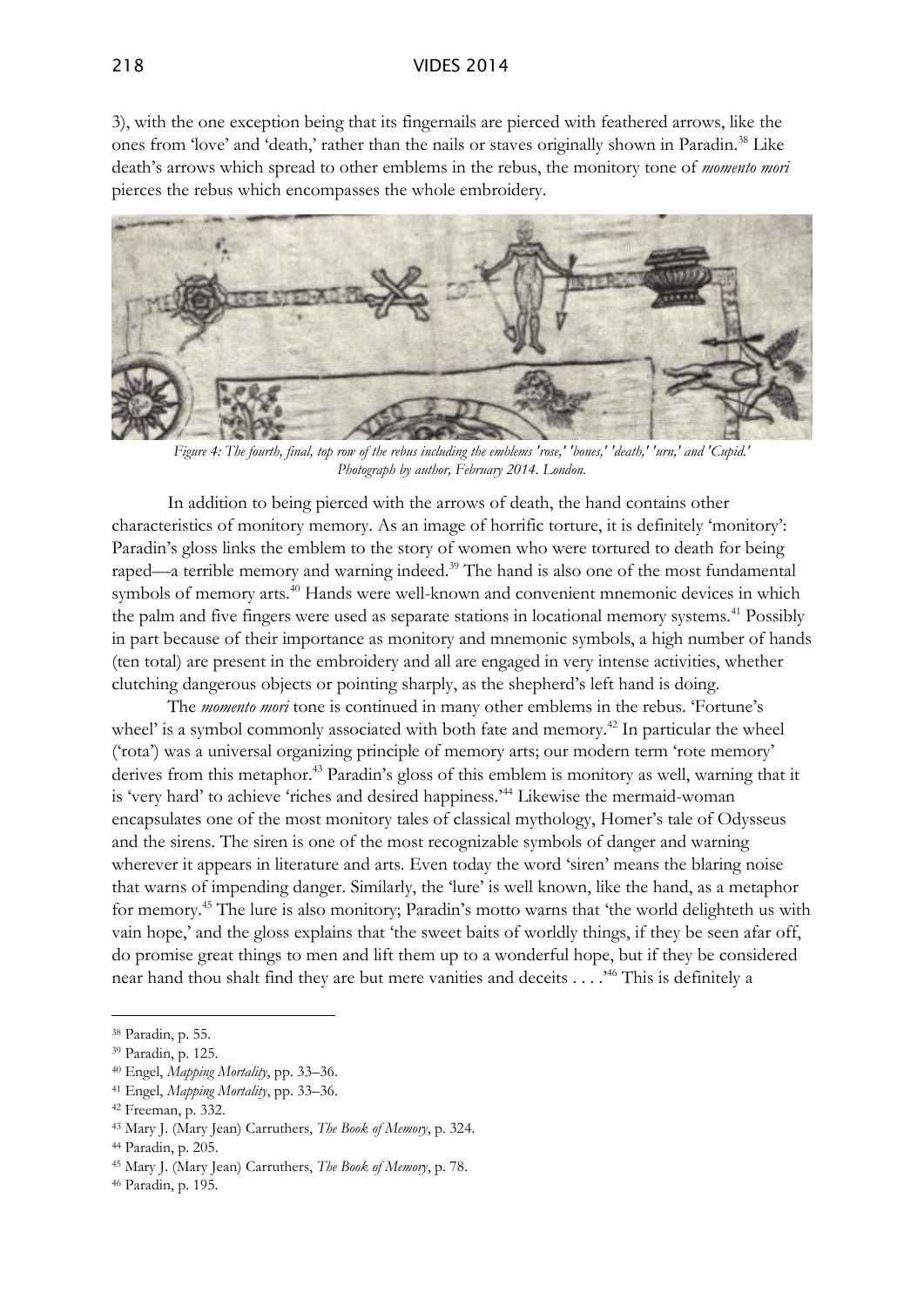moral—perhaps even a religious—admonition. The lure and the siren alike are warnings of something that seems attractive but is actually a death-snare. Likewise both emblems rely on and perpetuate—the viewer's memory of the narrative mnemonic lore that infuses the images with their meaning.

Paradin's glosses help show that the religious connotations intensify in the warnings of the cross, chalice, star, and sun emblems on the left side of the rebus (see Figure 1). In its early modern context, the chalice would have obvious Eucharistic connotations, which include themes of admonition, impending death, and memory ('do this in remembrance of me'), making the chalice another *momento mori* of sorts. The cross emblem (Figure 5) is linked to an identical emblem in Paradin emblem (Figure 6) that adds a gigantic ring encircling the cross. This emblem is titled 'the pledges of her remembrance' and glossed as 'concerning the cross of our savior Christ the redeemer of the world and the mystery of his body and blood,'<sup>47</sup> which gives the cross, like the chalice, a sacramental and specifically Eucharistic connotation with all the accompanying associations of monitory memory.<sup>48</sup> Like the chalice and cross, Paradin's book contains variations of the 'star,' both accompanied with pious warnings regarding pointing someone away from the wrong path and toward the right one.<sup>49</sup> The sun in Paradin is likewise linked to God and glossed as a warning to stay on the right path.<sup>50</sup>



*Figure 5: The 'cross' from The Shepheard Buss. Photograph by author, February 2014. London.*

*Figure 6: The 'cross' from Paradin. From page 11 of the EEBO image<sup>51</sup>*

The rebus's last remaining emblem, the rose, is the first emblem on the final (and, counterintuitively, the top) row of the rebus. The rose was another common emblem in early

<sup>47</sup> Paradin, p. 253.

<sup>48</sup> Paradin, p. 11.

<sup>49</sup> Paradin, p. 258.

<sup>50</sup> Paradin, p. 199.

<sup>51</sup> http://eebo.chadwyck.com/search/full\_rec?SOURCE=pgimages.cfg&ACTION=ByID&ID=V20154& FILE=&SEARCHSCREEN=param(SEARCHSCREEN)&VID=20154&PAGENO=11&ZOOM=FIT&VIEWP ORT=&SEARCHCONFIG=param(SEARCHCONFIG)&DISPLAY=param(DISPLAY)&HIGHLIGHT\_KEYW  $ORD=$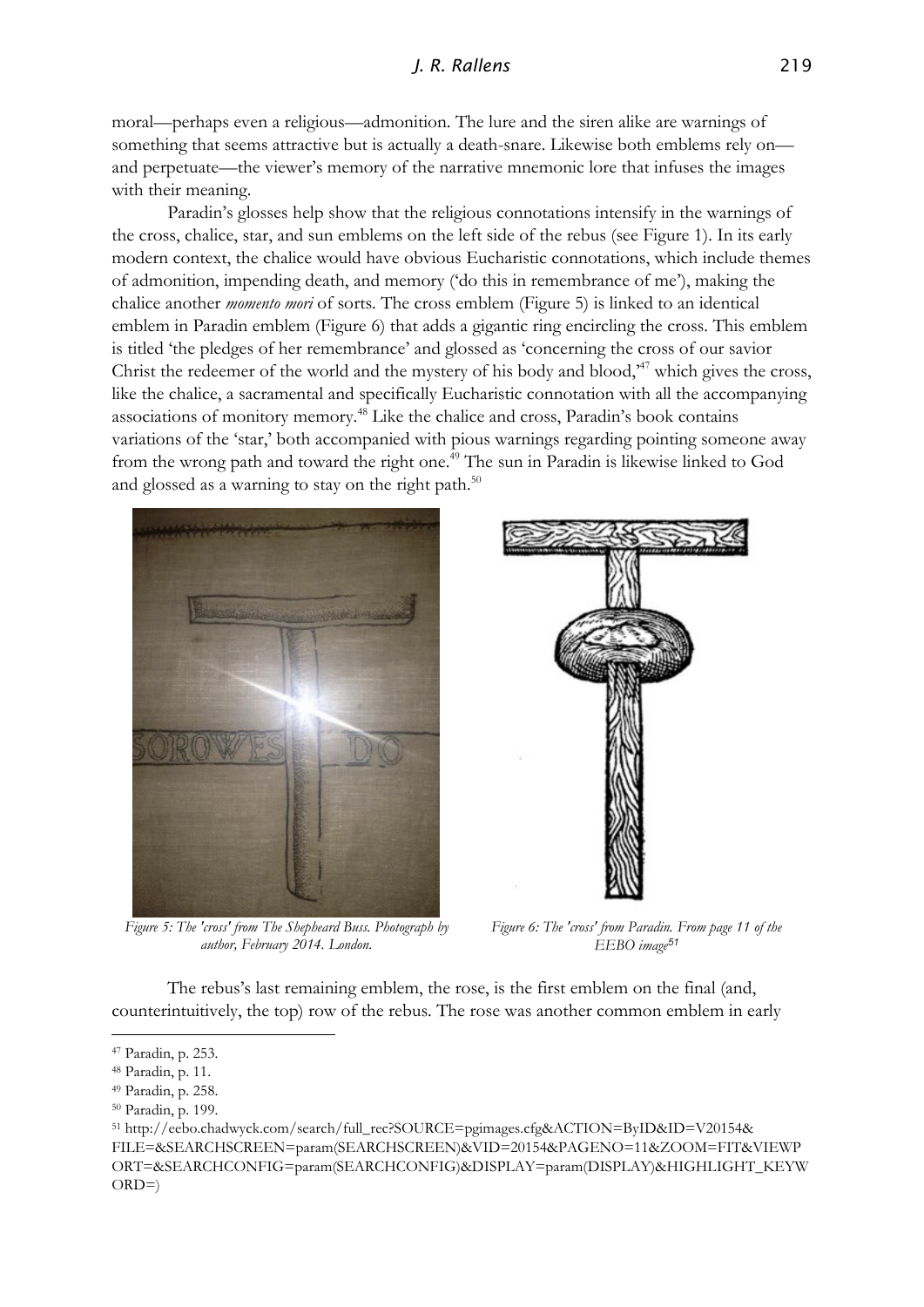modern England, typically associated with goodness, virtue, and morality, and sometimes associated with English politics or romance as well.<sup>52</sup> This rose (Figure 7) is almost the exact mirror of the Paradin rose emblem (Figure 8) including the precise curve of the thorny stem. The one significant difference between the Buss's rose and the two in Paradin is that the *Buss*'s rose lacks a beetle invading its center. Like the other emblems, Paradin's rose is accompanied with a warning; the beetle represents the lover of the vices of 'carnal pleasure' who will flourish in 'horse dung' but who will be destroyed in the midst of the rose of 'virtue.'<sup>53</sup> Paradin uses this emblem to contrast vice and virtue and warn that the fruit of vice is death. Why the meticulous embroiderer of the *Buss* chose to stitch an insect-free rose is unclear, especially given the prevalence of the beetle-infested rose emblem even in other emblem books beyond Paradin. Perhaps the 'cross' of suffering experienced earlier in the rebus has 'blasted' the vice from this rose. Perhaps in context of the rebus's top row, which is thoroughly dominated by death, the beetle of vice has already destroyed in the process of sanctification inspired by remembering death, which is exactly the work of a *momento mori*. Perhaps, if this is the case, the beetle-free rose provides a glimmer of hope that growth in virtue is possible through heeding the warnings of memory. It is significant that the unspoiled rose occupies the upper left hand corner spot of the rebus—the place where the story would begin if it were following the typical pattern of reading in English. Perhaps the embroiderer merely forgot to include the beetle or left it off at a whim (unlikely suppositions given that the rose's center has been so carefully finished), or perhaps this rose symbolizes more hope than is apparent at first glance.



*Figure 7: The 'rose' from The Shepheard Buss. Photograph by author, February 2014. London.*



*Figure 8: The 'rose' from Paradin. Photograph by author. February 2014.*

As we have seen, the images of the rebus are dominated by themes of moral admonition and features of memory. This is just as Paradin says emblems should be in order to impart critical moral truths to their viewers via mnemonic narrative images. Not only do the individual emblems—like 'death,' the 'lure,' and the 'siren,' function as individual warnings, but the rebus as a whole (Figure 1) tells a cautionary tale: 'False [CUPID] with misfortvnes [WHEEL] hath wonded [HAND] and [HEART]. Who [SIREN]-like did [LURE] me with [LUTE] and charmed [HARP]. The [CHALICE] of care and sorrowes [CROSS] do clips mi [STAR] and [SUN]. My [ROSE] is blasted and my [BONES] lo [DEATH] inters in [URN].'The form and narrative content of the rebus make use of traditional memorization techniques in order to (like the emblems) maximize the memorability of the rebus's message. The rebus as a form was originally invented for the specific purpose of engraving things in the memory by substituting certain

<sup>52</sup> Gostelow, p. 27.

<sup>53</sup> Paradin, p. 274.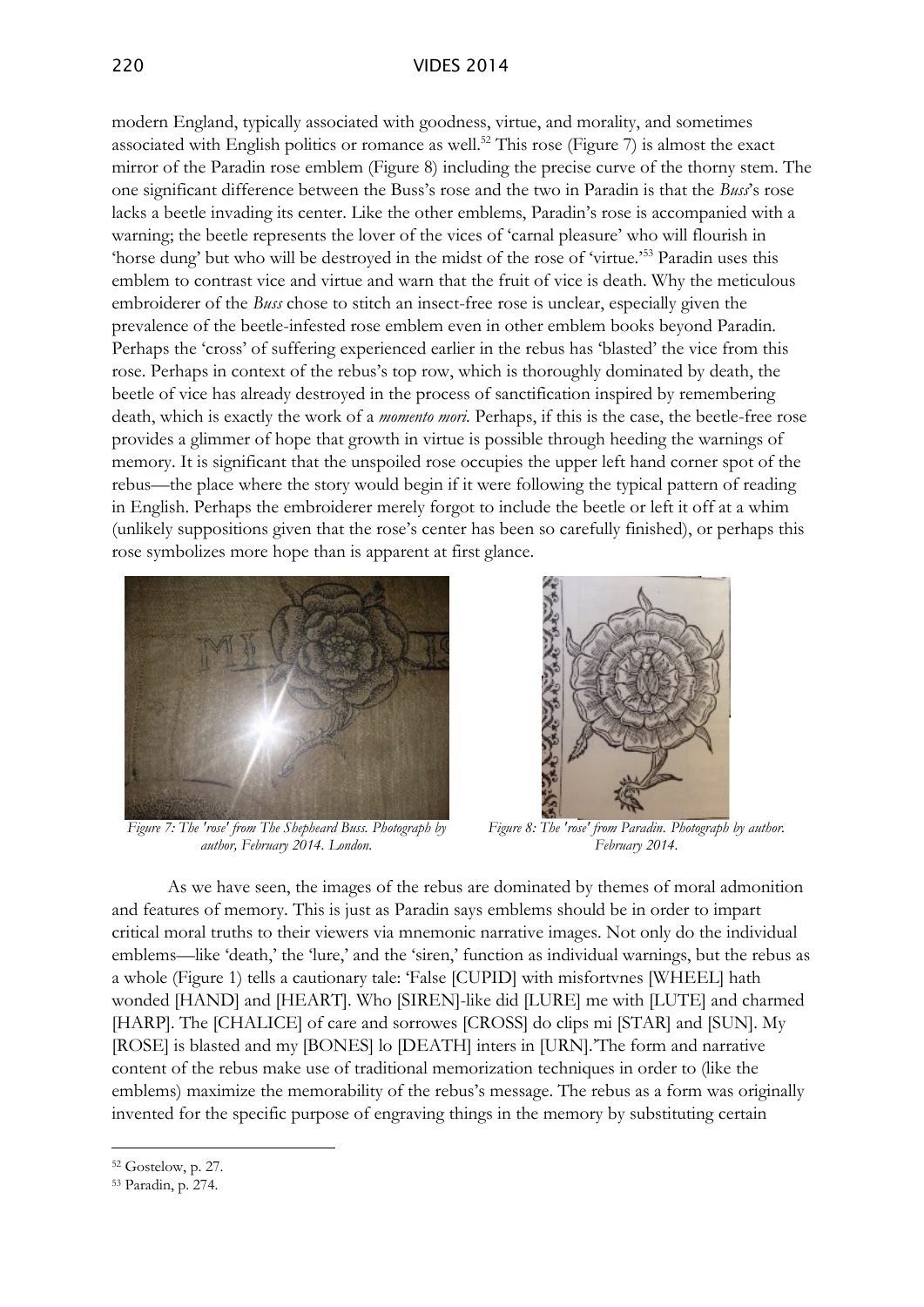### *J. R. Rallens* 221

images for words or ideas.<sup>54</sup> This particular rebus has connotations of monitory memory embedded in its grammar and syntax as well as in its images. The word 'lo,' (see Figure 4) for example, is significantly unnecessary, especially given that the entire narrative must unfold in the space of three short sentences. 'Lo,' is a monitory interjection, a warning to 'look out,' with connotations of 'beware,' or 'behold'<sup>55</sup> and it is especially appropriate here in between 'bones' and 'death,' the emblems which bear the strongest direct similarity to a stereotypical *momento mori.*

In addition to the theme of monition, the rebus's grammar emphasizes the theme of memory as well. The first sentence describes an event in past (perfect) tense—something that remains now only in the embroiderers' memory to be reified emblematically in the embroidery: 'False cupid with misfortune's wheel *hath wounded* [present-perfect] hand and heart, who siren-like *did* [past-perfect] lure with lute and charmed harp.' After the harp in the bottom left hand corner, the tense changes to present, shifting further into future-present tense by the last line: 'The chalice of care and sorrow's cross *do* [simple-present] *clips* my star and sun; my rose *is blasted*  [simple-present] and my bones lo death *inters* [future-present] in an urn.' As the rebus wraps around the shepherd, it moves grammatically from memory of something that has happened in the past to the present impact of that past by an impending death ('lo!'—i.e. 'look out for it') that is presently about to inter 'my bones' in an urn. This final sentence can thus be read as yet another *momento mori*. In fact, because the parallelism between death and Cupid extends the themes from this top row through the rest of the rebus, the whole narrative can be read as a *momento mori*.

The suggestion that the rebus is likely an instance of 'monitory memory'—a *momento mori* stitched large—is supported by many elements of monition and memory that mark the rest of the embroidery. Like an individual emblem, the *Buss* has a Latin motto: 'mihi et musis' (*for me and the muses*) which invokes the tradition of memory as the mother of the muses. This same motto can be found in Burton's *Anatomy of Melancholy*. <sup>56</sup> In Burton, a shepherd (which closely resembles the shepherd of the *Buss* in both dress and posture) is chosen to depict one kind of melancholy addressed in Burton's comprehensive tome.<sup>57</sup> This connection with Burton, the shepherd's archetypically melancholic pose, and the embroidery's overall tone of grief, warning, and loss strongly characterizes the embroidery as melancholic, and melancholy, as Engel has shown, is yet another trademark of monitory memory.<sup>58</sup> Similarly, the four larger emblems (all from Paradin) just inside the rebus are all admonitions to follow God and seek virtue or warnings of the death and suffering that result from following 'all kinds of fleshly lusts.'<sup>59</sup> These four emblems serve as warning signs intended to motivate the viewer to carefully consider the moral path and to remember it through the powerful mnemonic properties of these emblematic images.

Reading the *Shepheard Buss* in light of Paradin's goals for his emblem book suggests a starting place for decoding the identity, purpose, and meaning of the *Buss*. In context of Paradin, it seems the *Buss* was shaped in part by the agenda of monitory memory, and that like other early

<sup>54</sup> Mary J. (Mary Jean) Carruthers, *The Book of Memory*, p. 160.

<sup>55</sup> 'Lo, Int.1', *OED Online* (Oxford University Press) <http://www.oed.com/view/Entry/109401> [accessed 28 March 2014].

<sup>56</sup> Robert Burton, *The Anatomy of Melancholy [electronic Resource] : What It Is, with All the Kinds Causes, Symptomes, Prognostickes, & Seuerall Cures of It. In Three Partitions, with Their Severall Sections, Members & Subsections. Philosophically, Medicinally, Historically, Opened & Cut up. By. Democritus Iunior. With a Satyricall Preface, Conducing to the Following Discourse.*, The fift edition, corrected and augmented by the author.. (Oxford: Printed by Robert Young, Edinburgh?, by Miles Flesher, London, and by Leonard Lichfield and William Turner, Oxford for Henry Cripps, 1638), preface. <sup>57</sup> Burton, frontispiece.

<sup>58</sup> Engel, *Mapping Mortality*, p. 13.

<sup>59</sup> Paradin, p. 288.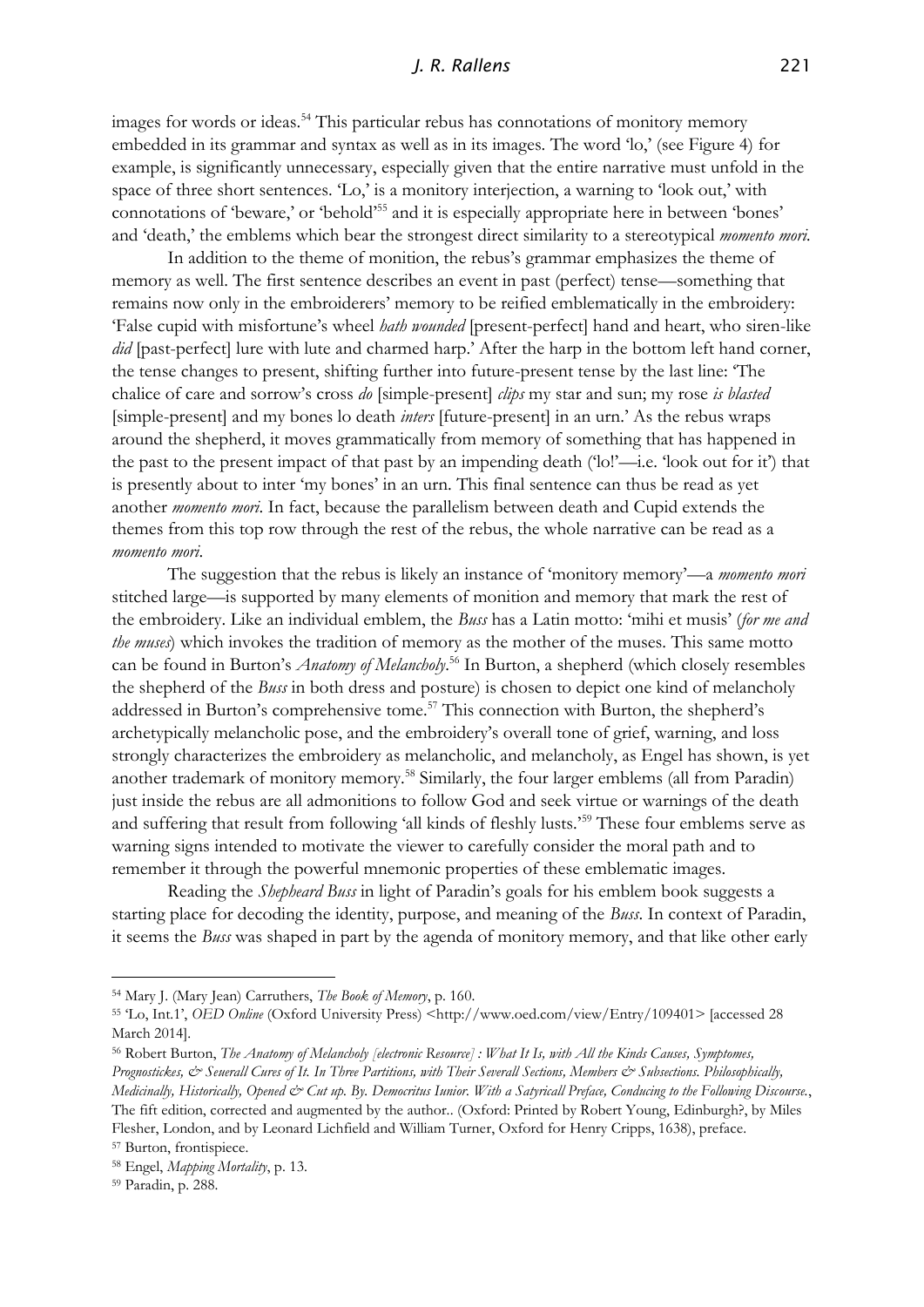modern *momento mori* artifacts, it invoked the memory of death to inspire virtue in the present. Perhaps it was intended itself in part as a *momento mori*, designed to cultivate virtue or piety in its viewers through mnemonic narrative images. Even if nothing else is certain, the *Buss*'s application of Paradin's emblems illustrates how the practices of connecting virtue and memory reached even to the most obscure corners of the art and aesthetics of early modern England.

## **BIBLIOGRAPHY**

Alciati, Andrea, *A Book of Emblems : the Emblematum Liber in Latin and English* (Jefferson, NC: McFarland & Co, 2004)

'Ashrea: Or, The Grove of Beatitudes: Represented in Emblemes: And, by the Art of Memory, to Be Read on Our Blessed Saviour Crucifi'd: With Considerations & Meditations Suitable to Every Beatitude.'

<http://quod.lib.umich.edu/e/eebo2/A89495.0001.001/1:5?rgn=div1;view=fulltext> [accessed 4 February 2014]

Bartlett, Anne Clark, and Thomas H. (Thomas Howard) Bestul, *Cultures of Piety : Medieval English Devotional Literature in Translation* (Ithaca, NY; London: Cornell University Press, 1999)

Bear, R.S., 'Introduction to Edmund Spenser's The Shepheardes Calender', in *The Shepheardes Calender* (The University of Oregon, Oregon) <http://darkwing.uoregon.edu/~rbear/shintro.html>

Brinsley, John, *Calendar-reformation. Or, An Humble Addresse to ... Parliament, Touching Dayes and Moneths, by I.B.* (Lond, 1648)

———, *The Mystical Brasen Serpent: With the Magnetical Vertue Thereof. Or, Christ Exalted Upon the Cross, with the Blessed End and Fruit of That His Exaltation ... : In Two Treatises ... : Whereunto Is Added a Treatise of the Saints Joint-membership ...* (London Printed by Thomas Maxey for Ralph Smith , Printed for Ralph Smith, 1653)

———, *Two Treatises. I. Three Sacred Emblems ... Ii. Tears for Jerusalem, or, The Compassionate Lamentation of a Tender-hearted Saviour over a Rebellious and Obdurate People.* (Lond, 1656)

Burton, Robert, *The Anatomy of Melancholy [electronic Resource] : What It Is, with All the Kinds Causes, Symptomes, Prognostickes, & Seuerall Cures of It. In Three Partitions, with Their Severall Sections, Members & Subsections. Philosophically, Medicinally, Historically, Opened & Cut up. By. Democritus Iunior. With a Satyricall Preface, Conducing to the Following Discourse.*, The fift edition, corrected and augmented by the author.. (Oxford: Printed by Robert Young, Edinburgh?, by Miles Flesher, London, and by Leonard Lichfield and William Turner, Oxford for Henry Cripps, 1638)

Carruthers, Mary J. (Mary Jean), *The Book of Memory : a Study of Memory in Medieval Culture*, 2nd ed.. (Cambridge: Cambridge University Press, 2008)

———, *The Craft of Thought : Meditation, Rhetoric, and the Making of Images, 400-1200* (Cambridge: Cambridge University Press, 1998)

Cole, Nathaniel, *The Godly Mans Assurance: Or A Christians Certaine Resolution of His Owne Saluation [electronic Resource] : Wherein Are Set Downe the Infallible Markes of Gods Children. Together, with the Principall Graces, Required of All Such as Looke to Be Saued: And the Especiall Meanes to Attaine Them.*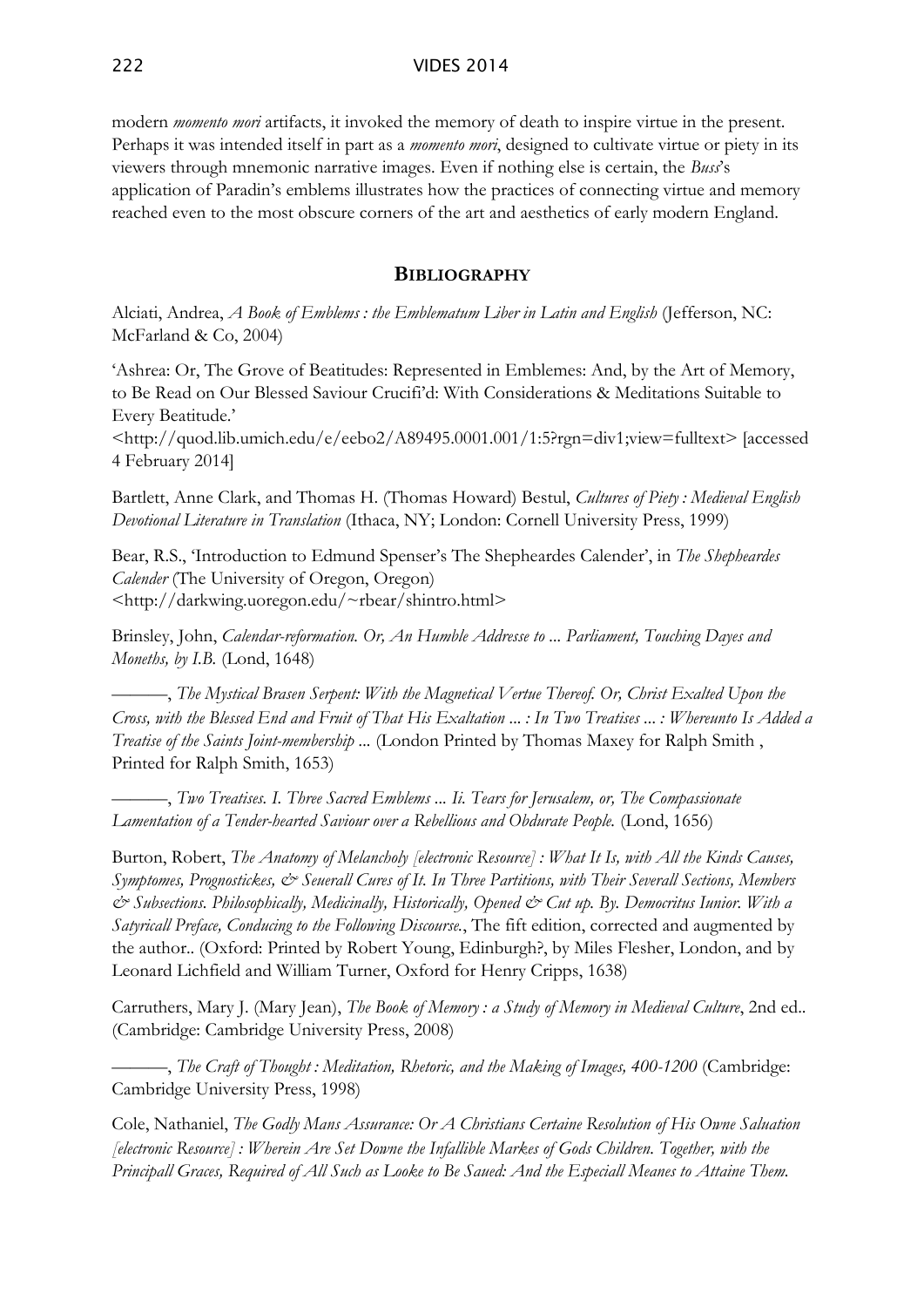## *J. R. Rallens* 223

*Newly Published, to the Glory of God, and the Benefit of His Church. By Nathanaell Cole, Preacher of Gods Word, at Much-Parringdon in Essex, Neere Harlowe. Seene, Perused, and Allowed.* (London: Printed by TSnodham for Richard Woodroffe, and are to be sould at his shop in Paules Church-yard, at the signe of the golden Key, neere the great North doore, 1615)

Daly, Peter M, and John Manning, *Aspects of Renaissance and Baroque Symbol Theory, 1500-1700* (New York: AMS Press, 1999)

Daly, Peter M. (Peter Maurice), Leslie T. Duer, Anthony Raspa, and Alan R. Young, *The English Emblem Tradition* (Toronto ; London: University of Toronto Press, 1988)

Driver, Martha W., 'When Is a Miscellany Not Miscellaneous? Making Sense of the "Kalender of Shepherds"', *The Yearbook of English Studies*, 33 (2003), 199–214 <http://dx.doi.org/10.2307/3509026>

Engel, William E, *Mapping Mortality: The Persistence of Memory and Melancholy in Early Modern England* (Amherst: University of Massachusetts Press, 1995)

Featley, Daniel, *Ancilla Pietatis: Or, The Hand-maid to Private Deuotion.*, 7th ed., corrected.. (Lond, 1647)

———, *Clavis Mystica: : a Key Opening Divers Difficult and Mysterious Texts of Holy Scripture; Handled in Seventy Sermons, Preached at Solemn and Most Celebrious Assemblies, Upon Speciall Occasions, in England and France.* (London,: Printed by RobertYoungfor Nicolas Bourne, at the south entrance of the royall Exchange, 1636)

———, *Dr. Daniel Featley Revived, or The Faithfull Shepheard, a Sermon.* (Lond, 1661)

Gratarolus, Gulielmus, *The Castel of Memorie, Englyshed by W. Fulwod.* (LondWHow, 1573)

Von Habsburg, Maximilian, *Catholic and Protestant Translations of the Imitatio Christi, 1425-1650 : from Late Medieval Classic to Early Modern Bestseller* (Farnham: Ashgate, 2012)

———, *Catholic and Protestant Translations of the Imitatio Christi, 1425-1650 : from Late Medieval Classic to Early Modern Bestseller* (Farnham: Ashgate, 2012)

Hagen, Susan K., *Allegorical Remembrance : a Study of The Pilgrimage of the Life of Man as a Medieval Treatise on Seeing and Remembering* (Athens ; London: University of Georgia Press, 1990)

Hawkins, Henry, *Partheneia Sacra* (Aldington Eng: Hand and Flower Press, 1950)

———, *Partheneia Sacra. Or The Mysterious and Delicious Garden of the Sacred Parthenes; : Symbolically Set Forth and Enriched with Pious Deuises and Emblemes for the Entertainement of Deuout Soules; Contriued Al to the Honour of the Incomparable Virgin Marie Mother of God; for the Pleasure and Deuotion Especially of the Parthenian Sodalitie of Her Immaculate Conception.* (Rouen: Printed by Iohn Cousturier, 1633)

Heale, Elizabeth, 'Lute and Harp in Wyatt's Poetry', in *Medieval memory : image and text*, by Frank Willaert (Turnhout, Belgium: Brepols, 2004), pp. 3–15

Johnson, Lynn Staley, and Lynn Staley, *The Shepheardes Calender: An Introduction* (Penn State Press, 2008)

Kuchar, Gary, *Divine Subjection : the Rhetoric of Sacramental Devotion in Early Modern England* (Pittsburgh, Pa: Duquesne University Press, 2005)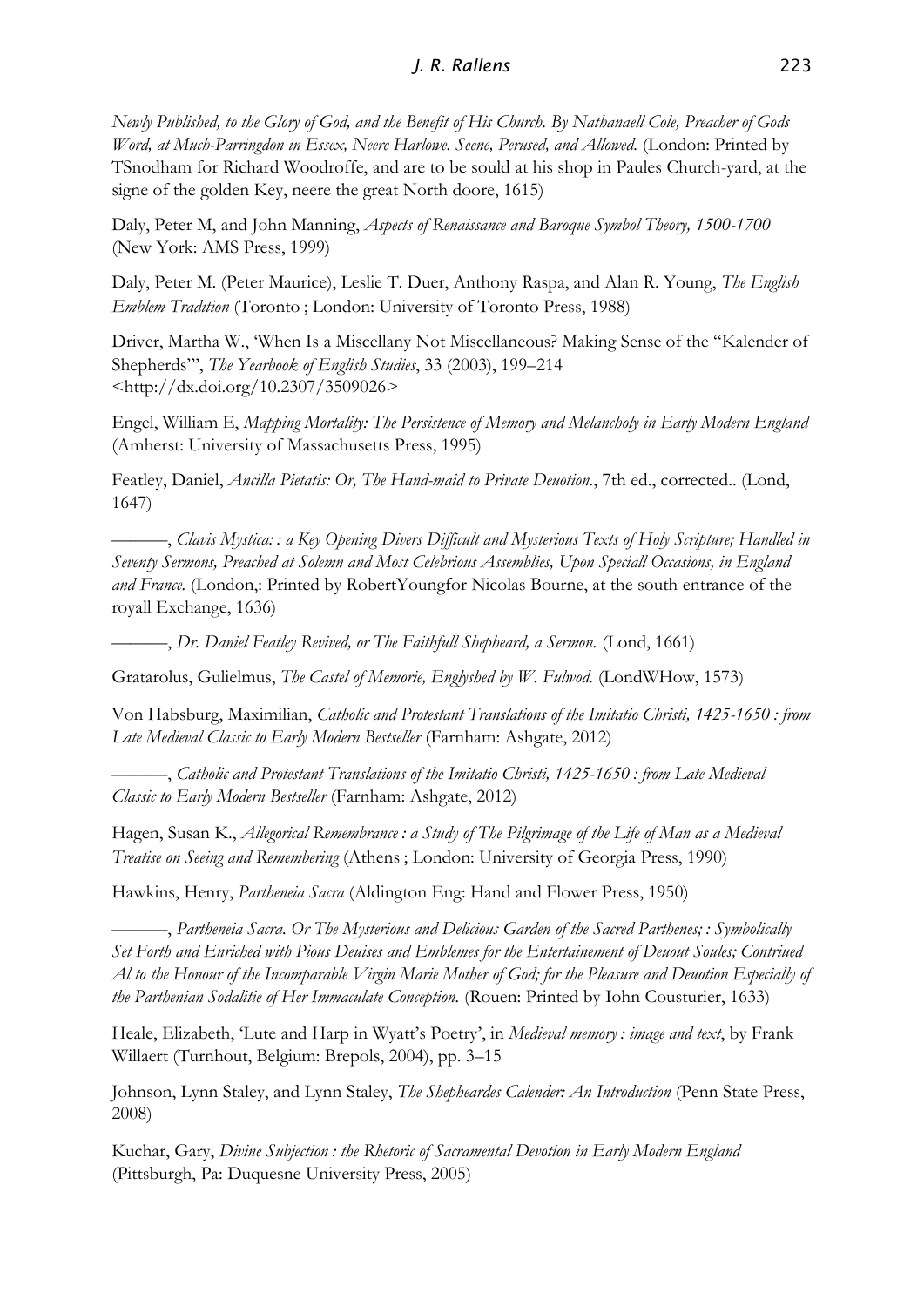Lewis, Rhodri, 'A Kind of Sagacity: Francis Bacon, the Ars Memoriae and the Pursuit of Natural Knowledge', *Intellectual History Review*, 19 (2009), 155–75 <http://dx.doi.org/10.1080/17496970902981652>

'Lo, Int.1', *OED Online* (Oxford University Press) <http://www.oed.com/view/Entry/109401> [accessed 28 March 2014]

Luzvic, Stephanus, *The Devout Hart, 1634* (Ilkley: Scolar Press, 1975)

M, E., *Ashrea, or, The Grove of Beatitudes, Represented in Emblemes [signed E.M.].* (Lond, 1665)

Manning, Edward, *Ashrea: Or, The Grove of Beatitudes: Represented in Emblemes: And, by the Art of Memory, to Be Read on Our Blessed Saviour Crucifi'd: With Considerations & Meditations Suitable to Every Beatitude.*, 2011 <http://name.umdl.umich.edu/A89495.0001.001>

McEachern, Claire, and Debora K. Shuger, *Religion and Culture in Renaissance England* (Cambridge: Cambridge University Press, 1997)

Noot, Jan van der, *A Theatre for Voluptuous Worldlings, 1569.* (New York, 1936)

———, *A Theatre Wherein Be Represented as Wel the Miseries & Calamities That Follow the Voluptuous Worldlings [electronic Resource] : as Also the Greate Ioyes and Plesures Which the Faithfull Do Enioy. An Argument Both Profitable and Delectable, to All That Sincerely Loue the Word of God. Deuised by S. Iohn Van-der Noodt. Seene and Allowed According to the Order Appointed.* (Imprinted at London: By Henry Bynneman, 1569)

La Perrière, Guillaume de, *The Theater of Fine Deuices [electronic Resource] : Containing an Hundred Morall Emblemes. First Penned in French by Guillaume de La Perriere, and Translated into English by Thomas Combe.* (London: Printed by Richard Field, 1614)

Plat, Hugh, *The Jewell House of Art and Nature* (Amsterdam: Theatrum Orbis Terrarum ; Norwood, NJ, 1979)

Radstone, Susannah, and Katharine Hodgkin, *Memory Cultures: Memory, Subjectivity, And Recognition* (Transaction Publishers, 2005)

Robertson, Elizabeth Ann, and Jennifer Jahner, *Medieval and Early Modern Devotional Objects in Global Perspective : Translations of the Sacred* (New York, NY; Basingstoke: Palgrave Macmillan, 2010)

Schwyzer, Philip, *Literature, Nationalism, and Memory in Early Modern England and Wales* (Cambridge, UK; New York: Cambridge University Press, 2004)

Spenser, Edmund, *The shepherds calendar [electronic resource] : containing twelve æglogues, proportionable to the twelve months. By Edmund Spencer prince of English poets.* (London: Printed for MMeighen TCollins and Gabriell Bedell, and are to be sold at their shop at the Middle-Temple-gate in Fleetstreet, 1653)

Wardle, Patricia, *Guide to English Embroidery.* (London: HMSO, 1970)

Weber, Harold, *Memory, Print, and Gender in England, 1653-1759* (New York; Basingstoke: Palgrave Macmillan, 2008)

Whitney, Geffrey, *A Choice of Emblemes, 1586* (Menston, England: Scolar Press, 1969)